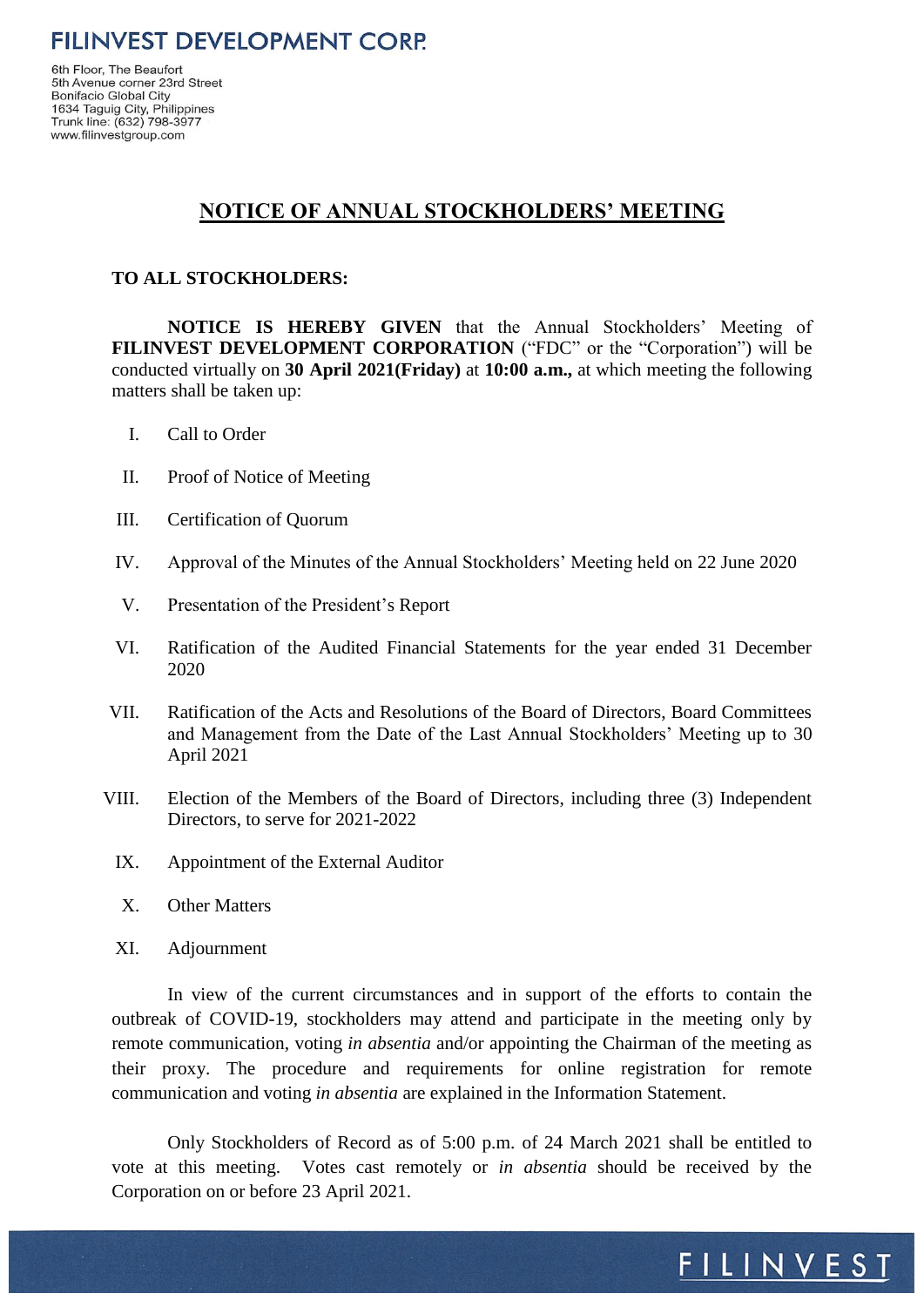Stockholders who wish to vote by proxy shall submit the same on or before 23 April 2021 to the Office of the Corporate Secretary, through Atty. Sharon P. Pagaling-Refuerzo, located at Filinvest Building, 79 EDSA, Highway Hills, Mandaluyong City 1550, Metro Manila, or by email to [FDCASM@filinvestgroup.com.](mailto:FDCASM2021@filinvestgroup.com) A proxy submitted by a corporation should be accompanied by a Corporate Secretary's certificate quoting the board resolution designating a corporate officer to execute the proxy. In addition to the above requirement for corporations, a proxy form given by a broker or custodian bank in respect of shares of stock carried by such broker or custodian bank for the account of the beneficial owner must be accompanied by a certification under oath stating that the broker or custodian bank has obtained the written consent of the account holder.

#### PLEASE NOTE THAT THE CORPORATION IS NOT SOLICITING PROXIES.

The Corporation's Information Statement, Management Report, and 2020 Audited Financial Statements will be made available in the company website at [https://www.filinvestgroup.com](https://www.filinvestgroup.com/) and in the Philippine Stock Exchange EDGE disclosure system no later than 08 April 2021. Pursuant to SEC Memorandum Circular No. 6, Series of 2020, please be informed that there will be a visual and audio recording of the meeting.

Please be guided accordingly.

Approgram

**SHARON P. PAGALING-REFUERZO** Corporate Secretary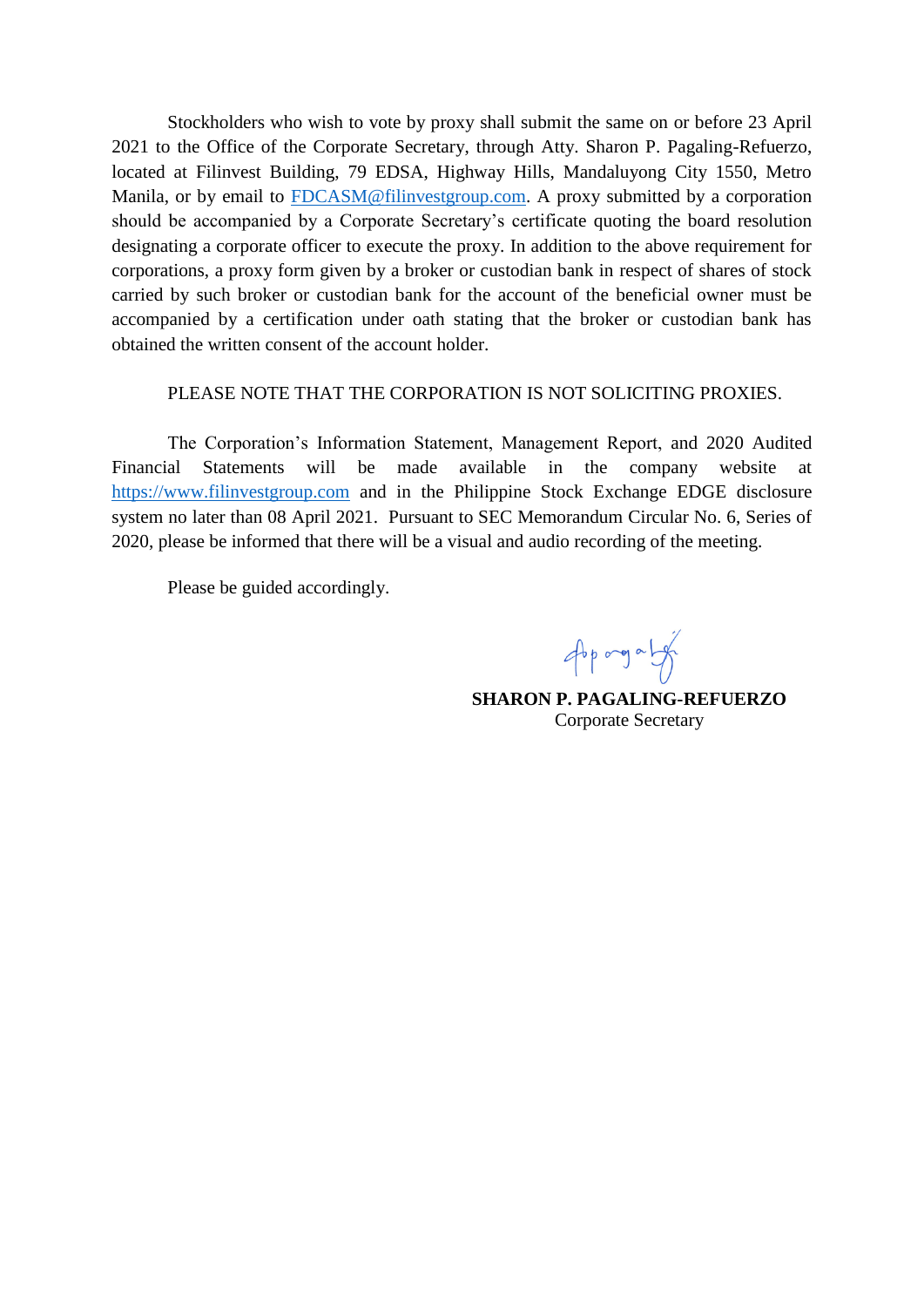# **EXPLANATION OF AGENDA ITEMS FOR STOCKHOLDERS' APPROVAL AND/OR RATIFICATION**

### **Call to Order**

The Chairman will formally commence the meeting at approximately 10:00 a.m. on 30 April 2021.

# **Proof of Notice and Certification of Quorum**

The Corporate Secretary will certify that notice of the meeting was duly sent to the stockholders and that a quorum exists for the valid transaction of business.

Pursuant to Sections 23 and 57 of the Revised Corporation Code and SEC Memorandum Circular No. 6, Series of 2020 which provide for remote attendance and voting *in absentia* in stockholders' meetings, the Company has set up a system and process to allow stockholders to vote online *in absentia* on the matters in the agenda. Only stockholders who successfully registered in the stockholder registration system, together with those who voted *in absentia* or by proxy, will be included in determining the existence of a quorum.

The following are the procedures for the meeting:

- Stockholders who wish to appoint the Chairman as proxy may submit the same on or before 23 April 2021 to the Office of the Corporate Secretary through Atty. Sharon P. Pagaling-Refuerzo, located at Filinvest Building, 79 EDSA, Highway Hills, Mandaluyong City 1550, Metro Manila, or by email to [FDCASM@filinvestgroup.com.](mailto:FDCASM@filinvestgroup.com)
- Stockholders who wish to attend the meeting *via* remote communication and/or vote *in absentia* online must register at the following web address: [https://shareholders.filinvest.com.ph/FDC\\_SHAREHOLDERSYSTEM.](https://shareholders.filinvest.com.ph/FDC_SHAREHOLDERSYSTEM) After validation, the stockholders will receive an email with instructions on how to access the voting ballot and the meeting. The details of the process are provided in the Information Statement.
- The votes will be tabulated by the Office of the Corporate Secretary and the stock transfer agent. The results will be reported in the meeting.
- Any comments and questions on the agenda should be emailed to [FDCASM@filinvestgroup.com](mailto:FDCASM@filinvestgroup.com) on or before 23 April 2021. The Board of Directors and/or officers will endeavor to answer these questions during the meeting. Due to time constraints, any questions that will not be addressed during the meeting may be answered by email.
- There will be an audio and visual recording of the meeting.

### **Approval of the Minutes of the Annual Stockholders' Meeting held on 22 June 2020**

The minutes of the meeting held on 22 June 2020 can be viewed at the Company website, [https://www.filinvestgroup.com/.](https://www.filinvestgroup.com/) A copy of the minutes is also attached as Annex "E" of the Information Statement.